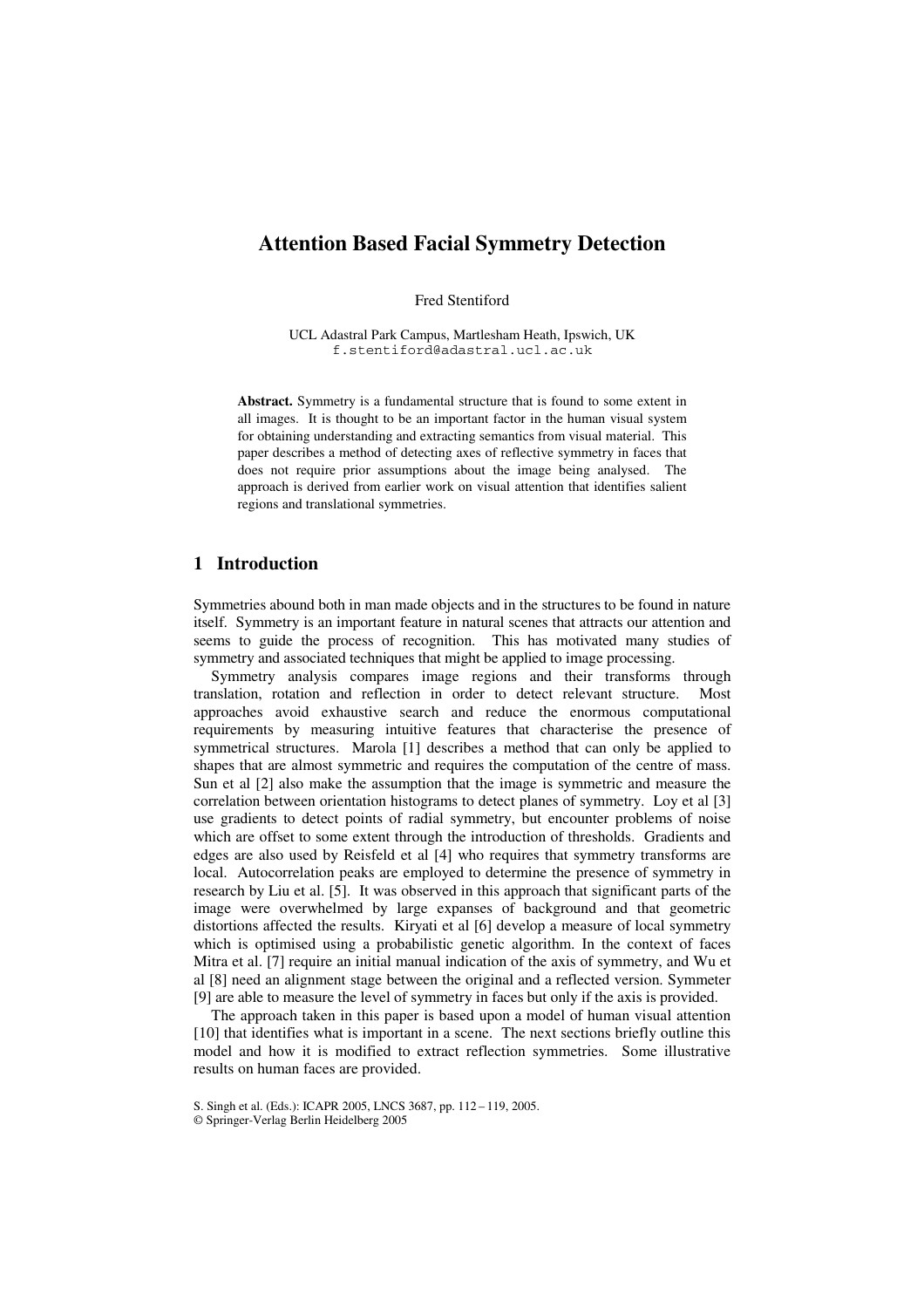## **2 Visual Attention**

Salient regions in images may be detected through a process that compares small regions with others within the image. A region that does not match most other regions in the image is very likely to be anomalous and will stand out as foreground material. For example, the edges of large objects and the whole of small objects normally attract high attention scores mainly because of colour adjacencies or textures that only occur rarely in the image. Repetitive backgrounds that display a translational symmetry are assigned low attention scores. No weight is given to the presence or otherwise of reflection or rotation symmetries.

Region matching requires a few pixels (a fork) within that region to match in a translated position in another region. If the difference in colour of one pixel pair exceeds a certain threshold a mismatch is counted and the attention score is incremented.

Let a pixel  $x$  in an image correspond to a measurement  $a$  where

$$
x = (x_1, x_2)
$$
 and  $a = (a_1, a_2, a_3)$ 

Define a function *F* such that  $a = F(x)$ . Consider a neighbourhood *N* of *x* with radius *r* where

*{x*<sup>*'*</sup> ∈ *N iff*  $|x_i - x'_i|$  < *r<sub>i</sub>*  $\forall$  *i}* 

Select a fork of *m* random points  $S_r$  in *N* where

$$
S_x = \{x'_1, x'_2, x'_3, ..., x'_m\}
$$

Shift  $S_x$  by a displacement  $\delta$  in the image to become  $S_y$  where

 $S_y = \{x'_1 + \delta, x'_2 + \delta, \ldots, x'_m + \delta\}$  and  $y = x + \delta$ 

|   |        |  |    |   |                         | H  |  |  |              |  |
|---|--------|--|----|---|-------------------------|----|--|--|--------------|--|
| H |        |  |    |   |                         | H  |  |  |              |  |
| H |        |  |    |   |                         | 鼺  |  |  |              |  |
| H |        |  |    |   |                         | H  |  |  |              |  |
| H |        |  |    |   |                         | H  |  |  |              |  |
| H |        |  |    |   |                         |    |  |  |              |  |
|   |        |  |    |   |                         |    |  |  |              |  |
|   |        |  |    |   |                         |    |  |  |              |  |
|   |        |  |    | 鼺 | $\overline{\mathbf{x}}$ |    |  |  |              |  |
|   |        |  | W₩ |   |                         | WW |  |  |              |  |
|   |        |  |    |   |                         |    |  |  | I            |  |
|   | III    |  |    |   |                         |    |  |  | H<br>F       |  |
|   | H<br>  |  |    |   |                         |    |  |  | $\mathbf{v}$ |  |
|   |        |  |    |   |                         |    |  |  | ≣            |  |
|   | ∰<br>H |  |    |   |                         |    |  |  |              |  |

**Fig. 1.** Fork at *x* mismatching at *y* with  $\delta = (6,4)$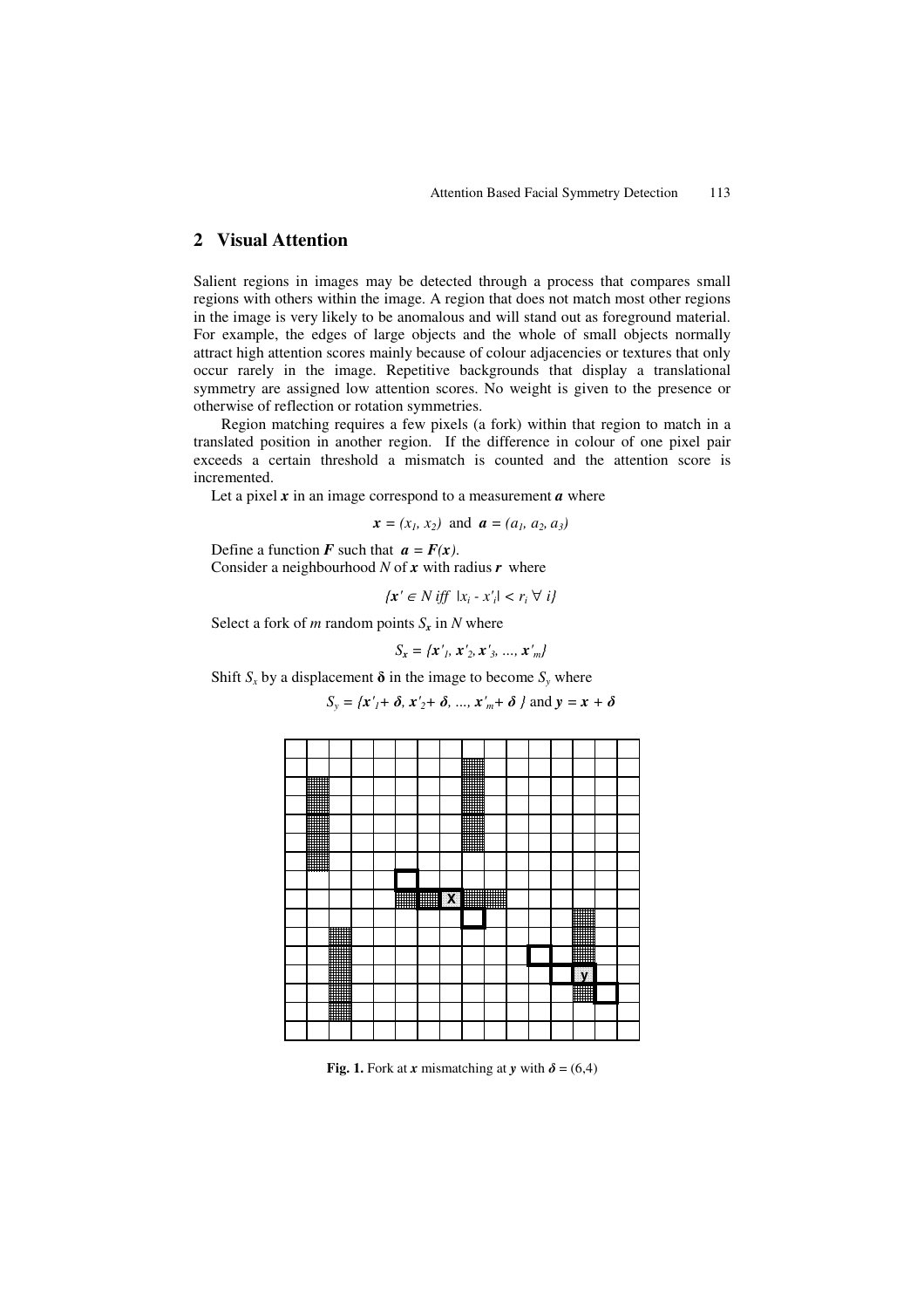114 F. Stentiford

The fork  $S_x$  matches  $S_y$  if

 $|F_j(x'_i) - F_j(x'_i + \delta_i)| < \varepsilon_j \ \forall \ i, j$ .

In Fig. 1 a fork of  $m = 4$  pixels  $x'$  is selected in the neighbourhood of a pixel x and is shown mismatching in the neighbourhood of pixel *y*. The neighbourhood of the second pixel *y* matches the first if the colour intensities of the corresponding pixels all have values within  $\varepsilon$  of each other. The attention score  $V(x)$  for each pixel x is incremented each time a mismatch occurs in the fork comparisons with a sequence of pixels *y*. A location *x* will be worthy of attention if a sequence of *t* forks matches only a few other neighbourhoods in the space. Pixels  $x$  that achieve high mismatching scores over a range of  $t$  forks  $S_x$  and pixels  $y$  are thereby assigned a high estimate of visual attention. An application to image compression is described in [11].

## **3 Symmetry Detection**

In this paper symmetries are detected using the same mechanism for measuring attention, but transforming forks through reflections *before* translation and testing for a match. Peaks in the distributions of reflection axis angles at which matches are found indicate the locations and strengths of the symmetries present in the image. Forks must include some (*h*) pixels that mismatch each other otherwise large background tracts of self-matching sky, for example, would appear to exhibit trivial symmetries.

A fork of *m* random pixels  $S<sub>x</sub>$  is defined as a set of pixel positions where

$$
S_x = \{x_1, x_2, x_3, ..., x_m\}.
$$

A series of M such forks is given by

*k*

$$
S_x^k = \{x_{1k}, x_{2k}, x_{3k}, ..., x_{mk}\} \quad k = 1, 2, ..., M
$$

with 
$$
|F_j(x_{pk}) - F_j(x_{qk})| > \varepsilon_j
$$
 for at least *h* values of *p*. (1)

Randomly translated and reflected forks  $S_y^k$  are generated by transforming the  $S_x^k$  as follows

$$
S_{y}^{k} = \{y_{1k}, y_{2k}, y_{3k}, ..., y_{mk}\}\
$$
  
with  $y_{ik} - y_{1k} = R_{\theta}[x_{ik} - x_{1k}] \quad \forall i,k$   
and  $R_{\theta} = \begin{bmatrix} \cos 2\theta & \sin 2\theta \\ \sin 2\theta & -\cos 2\theta \end{bmatrix}, \alpha_{1} \le \theta \le \alpha_{2}$  (2)

where  $\alpha_1$  and  $\alpha_2$  are lower and upper bounds on the random values of  $\theta$ , the angle of the axis of reflection.

The fork  $S_y^k$  is now a reflected and shifted version of  $S_x^k$  and matches  $S_x^k$ indicating a possible symmetry if

$$
|F_j(\boldsymbol{x}_{ik}) - F_j(\boldsymbol{y}_{ik})| < \varepsilon_j \ \forall \ i,j
$$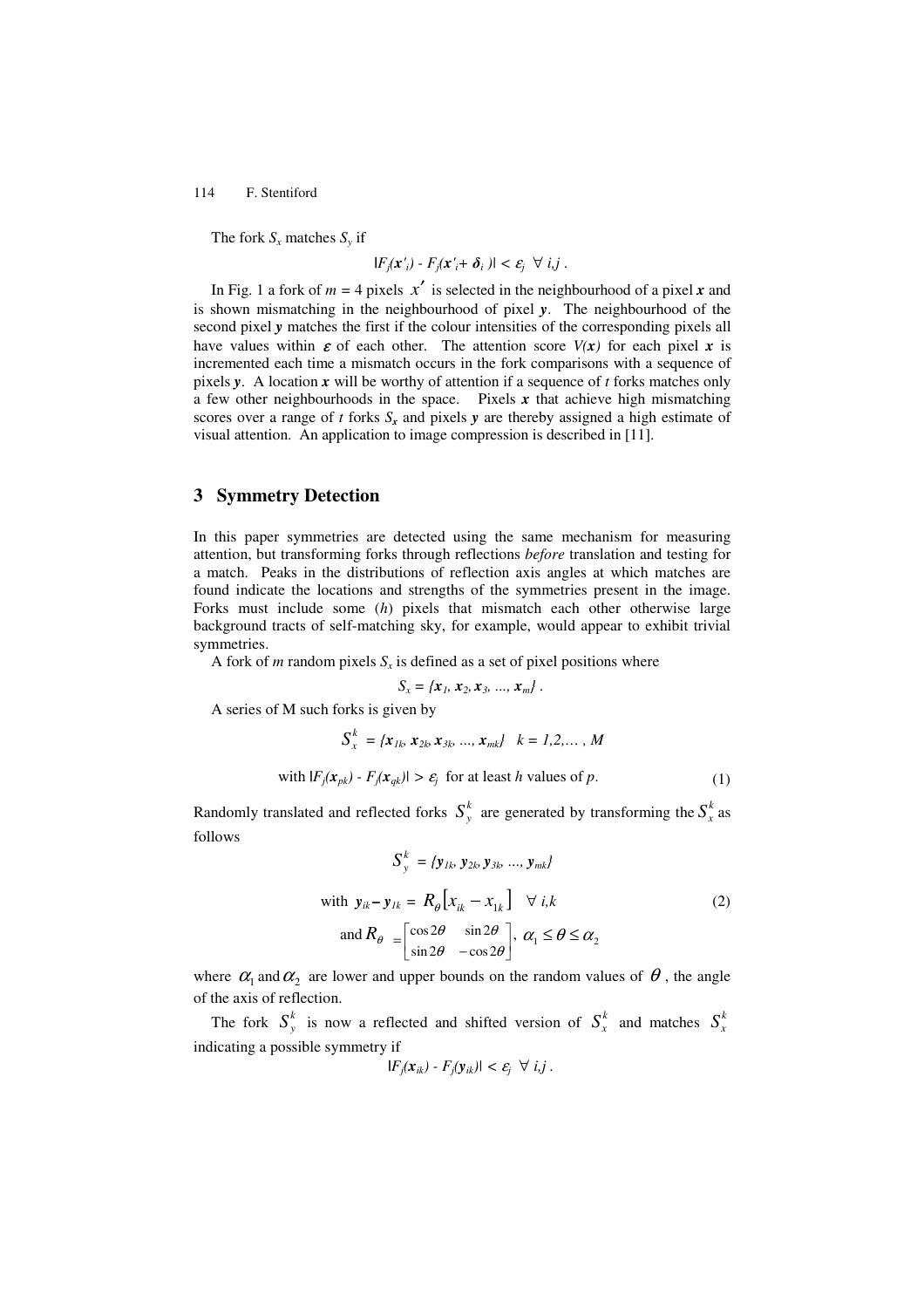

**Fig. 2.** Symmetric forks matching pattern with  $\theta = \pi/2$ 

Fig. 2 shows a 5 pixel fork and its reflection about an axis at 90º with both forks fitting a vertically symmetric pattern. The mid points of lines joining corresponding fork pixels lie along the axis of symmetry of the shape as indicated by the dots. In this case reflected versions of all white or all black pixel forks would trivially match the background or totally within the shape and are excluded by (1).

Distributions of reflection or rotation symmetries are described in the following steps:

- 1. Set histogram of reflection axis angles to zero.
- 2. Generate a fork  $S_x^k$  with *h* pixels mismatching remaining *(m-h)* pixels
- 3. Reflect  $S_x^k$  about an axis at a random angle  $\theta$  and apply a random shift.
- 4. If no match is found loop to step 3, *P* times else increment histogram bin at  $\theta$  following a match.
- 5. Loop to step 2,  $k = M$  times.

### **4 Results**

Parameter values used to generate forks and symmetry distributions reported here are  $m = 12$ ,  $h = 3$ ,  $M = 10000$ ,  $P = 100$ ,  $\alpha_1 = 45^\circ$ ,  $\alpha_2 = 135^\circ$ ,  $\varepsilon = 80$ . The location of axes of reflection can be revealed by plotting pixels at the mid points of corresponding pixels in matching forks. The mid points will lie on the axis that was used to generate the reflected fork and a concentration of plotted points will indicate the presence of an axis of reflective symmetry. Fig. 3 shows a grey level face image (276x245) together with a display of the mid points in matching forks, a display of the optimum axis of reflection, and the distribution of reflection axis angles for matching forks. The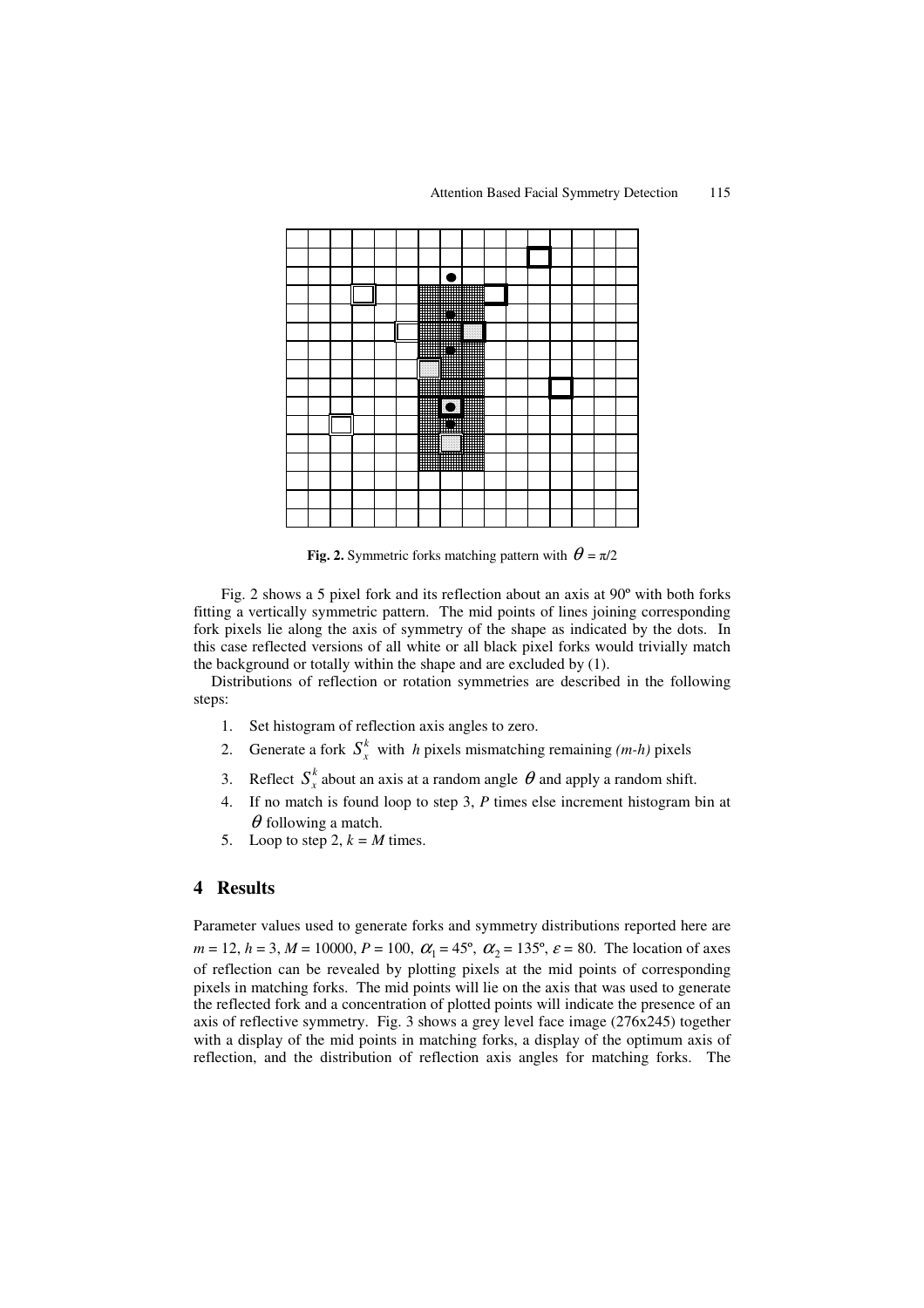#### 116 F. Stentiford

distributions of mid points and axis angles indicates a range of spurious or less significant symmetries, but the central line of symmetry at 90º predominates.

Some grey level faces (320x243) from the Yale database B [12] are analysed in a similar fashion. Fig. 4 shows a more oval shaped face with more peaked distributions. Figs 5, 6 and 7 have slight tilts producing reflection axis peaks at 86º, 87º and 86º, respectively. In contrast Fig. 8 has a slight tilt to the left with an axis angle of 91º. In addition this face is much rounder and this is reflected in the spread of the midpoint and axis angle distributions.

To test the effectiveness of the symmetry detection on more significant deviations from the vertical, the face in Fig. 4 was rotated by 25º and analysed in the same way. The axis was located at an angle of 112º representing a 23º rotation in Fig. 9.

In addition the face in Fig. 1 was analysed with  $0 \le \theta \le 180$ . This revealed a secondary horizontal axis of symmetry in Fig. 10 just above the eyes that seems to balance areas of forehead against the cheeks.



**Fig. 3.** Original, fork pixel midpoint locations, axis display, and axis angle distribution



**Fig. 4.** Original, fork pixel midpoint locations, axis display, and axis angle distribution



**Fig. 5.** Original, fork pixel midpoint locations, axis display, and axis angle distribution



**Fig. 6.** Original, fork pixel midpoint locations, axis display, and axis angle distribution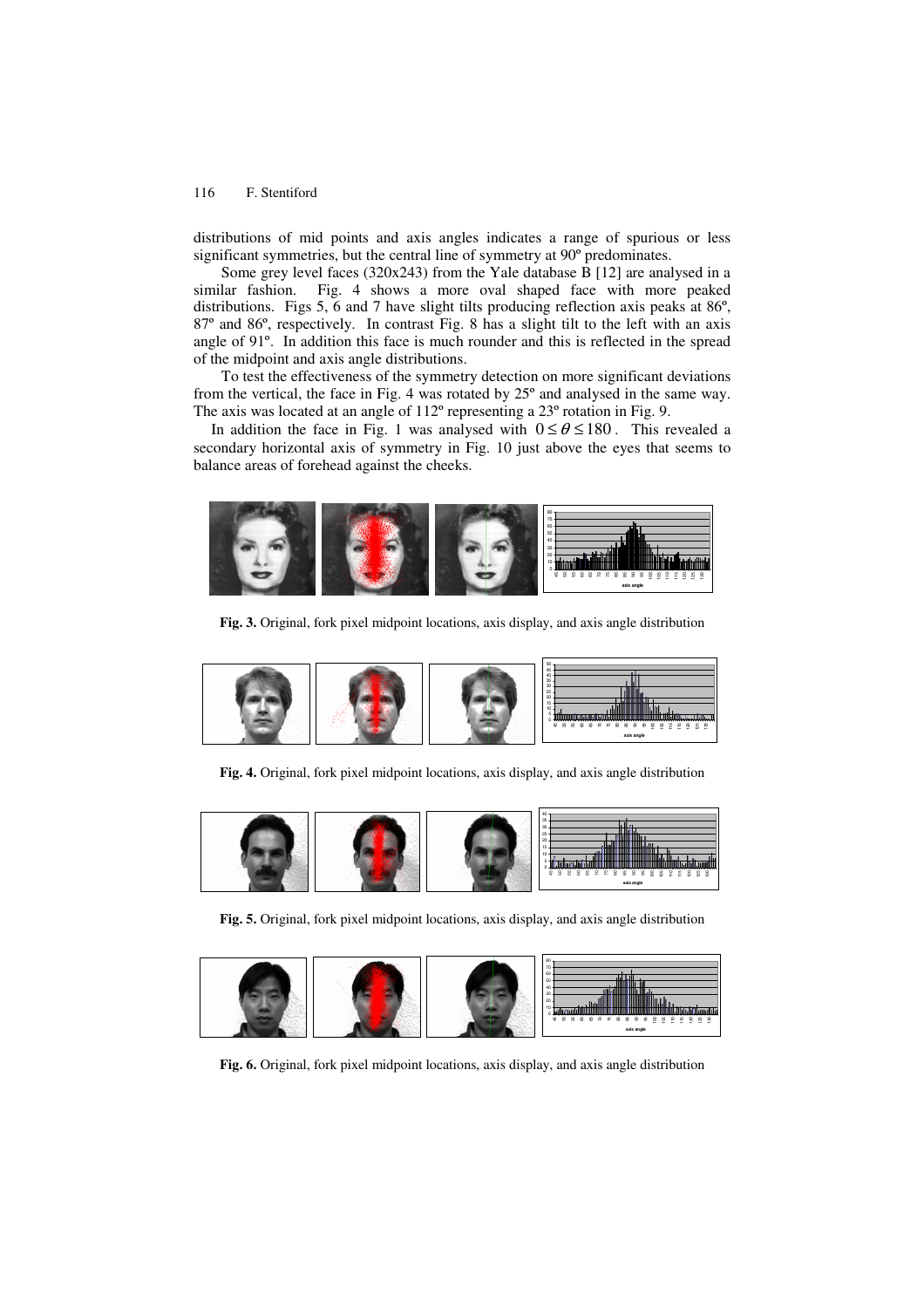

**Fig. 7.** Original, fork pixel midpoint locations, axis display, and axis angle distribution



**Fig. 8.** Original, fork pixel midpoint locations, axis display, and axis angle distribution



**Fig. 9.** Original, fork pixel midpoint locations, axis display, and axis angle distribution



**Fig. 10.** Original, fork pixel midpoint locations, axis display, and axis angle distribution

## **5 Discussion**

The results presented here only refer to grey level images, but the mechanisms apply equally to colour images. Pixel matching for colour requires that all three colour components independently have values within  $\varepsilon_i$  of each other. Preliminary experiments indicate that the choice of colour space makes little difference, but that thresholds tailored to specific images yield more informative results.

Key advantages in this approach over other techniques include the absence of any need for the specification of any a priori features that might characterise aspects of symmetrical structures. In addition no restrictions are placed on the minimum strength of any symmetry that must be present in the data for the algorithm to function effectively. Finally there is no manual intervention necessary to either initialise or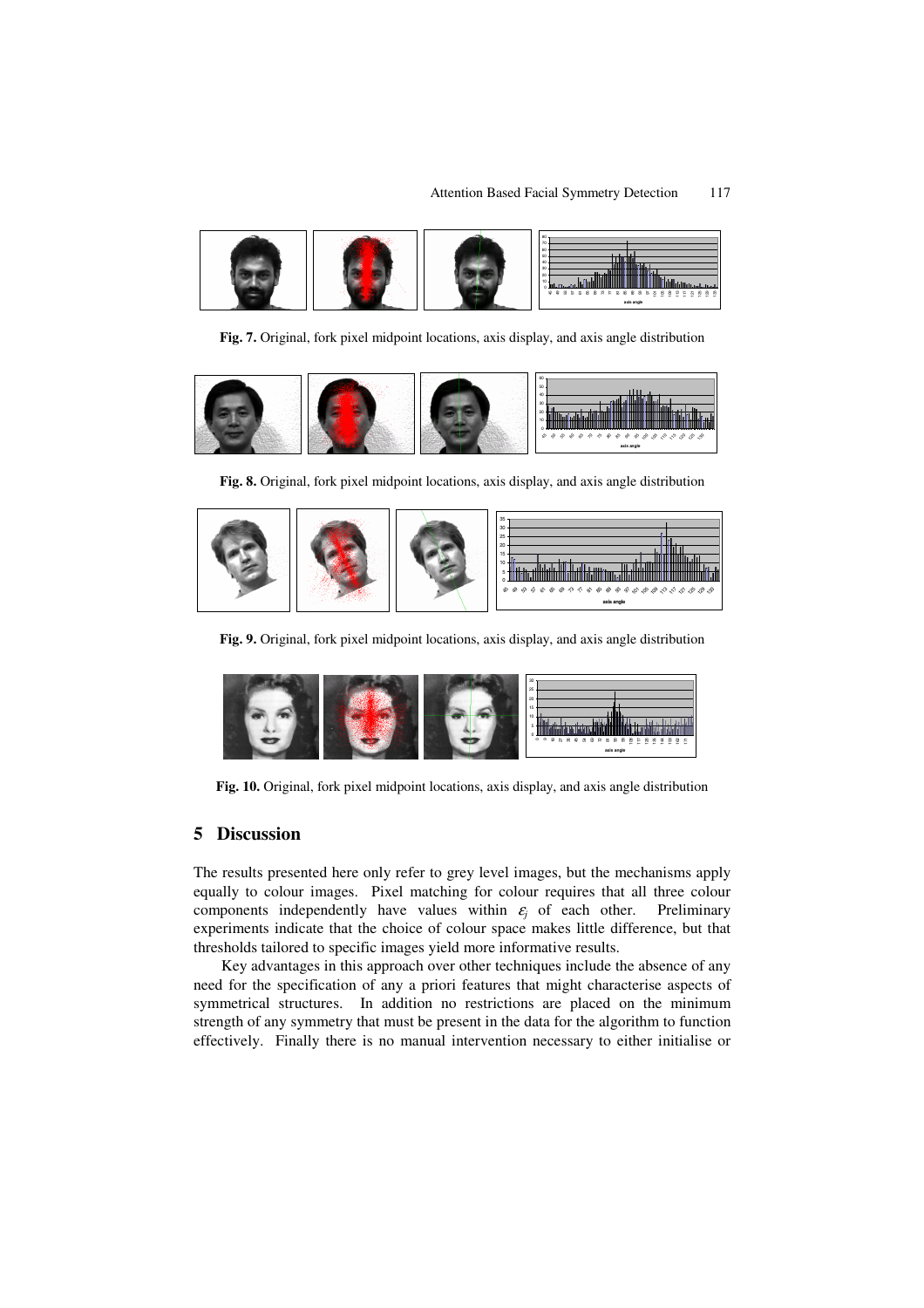#### 118 F. Stentiford

guide the process. To the author's knowledge this is the first approach that is fully independent of any human involvement and therefore it would be difficult to make any fair comparisons with other methods as it is always possible to provide intuitive heuristics that gain improvements on specific sets of data. However, further work is clearly necessary to measure the errors in the estimation of angles of symmetry on much larger sets of data.

It is worth stressing that the random generation of pixel forks ensures that no solution is unwittingly precluded from the search space by the imposition of guiding heuristics. The universe of possibilities is huge but this should not be a deterrent for a simple trial and error process that is scalable and yields results. Nothing is known with logical certainty about natural image search spaces and we believe that any intuitive assumptions may only have short term benefits.

The method is not specific to the analysis of facial images but can be applied to any pattern. This necessarily means that any symmetrical form appearing in the image that does not align with the facial structure will cause errors. Asymmetrical lighting introduces shadows which do cause serious disturbance and this will be the subject of some future work on illuminant correction.

Rotation symmetries are not analysed in this work as faces do not possess this structure. However, initial experiments replacing  $R_{\theta}$  in (2) with the rotation transform  $R_{\theta} = \begin{bmatrix} \cos \theta & \sin \theta \\ -\sin \theta & \cos \theta \end{bmatrix}$  $=\begin{vmatrix} \cos\theta & \sin\theta \\ -\sin\theta & \cos\theta \end{vmatrix}$  $\sin \theta$  cos  $\cos\theta$   $\sin\theta$  indicate similar success in extracting rotation

symmetries when they are present.

The results reported in this paper have been produced with 10000 iterations of fork generation in order to yield accuracies of the order of one degree. Although the computational steps are very simple there are a large number of them and a symmetry analysis takes about 10 seconds on a 1.8GHz machine running in C++. However, the matching of forks can be carried out in parallel as each match is independent of the next and related implementations on the Texas Instruments DM642 DSP platform indicate that processing can take place at video speeds.

### **6 Conclusions**

This paper has described a technique for extracting symmetries from 2D facial images that does not require manual intervention or the prior specification of features that characterise those symmetries. The features or forks are produced through a modified attention focussing mechanism that selects the best combination of positional and reflection transforms that maximises the matching of forks. Future work will be directed at natural colour images and illuminant correction where the objective will be to extract image relationships that can be used in Content Based Image Retrieval applications.

This research has been conducted with the support of BT and within the framework of the European Commission funded Network of Excellence "Multimedia Understanding through Semantics, Computation and Learning" (MUSCLE) [13].